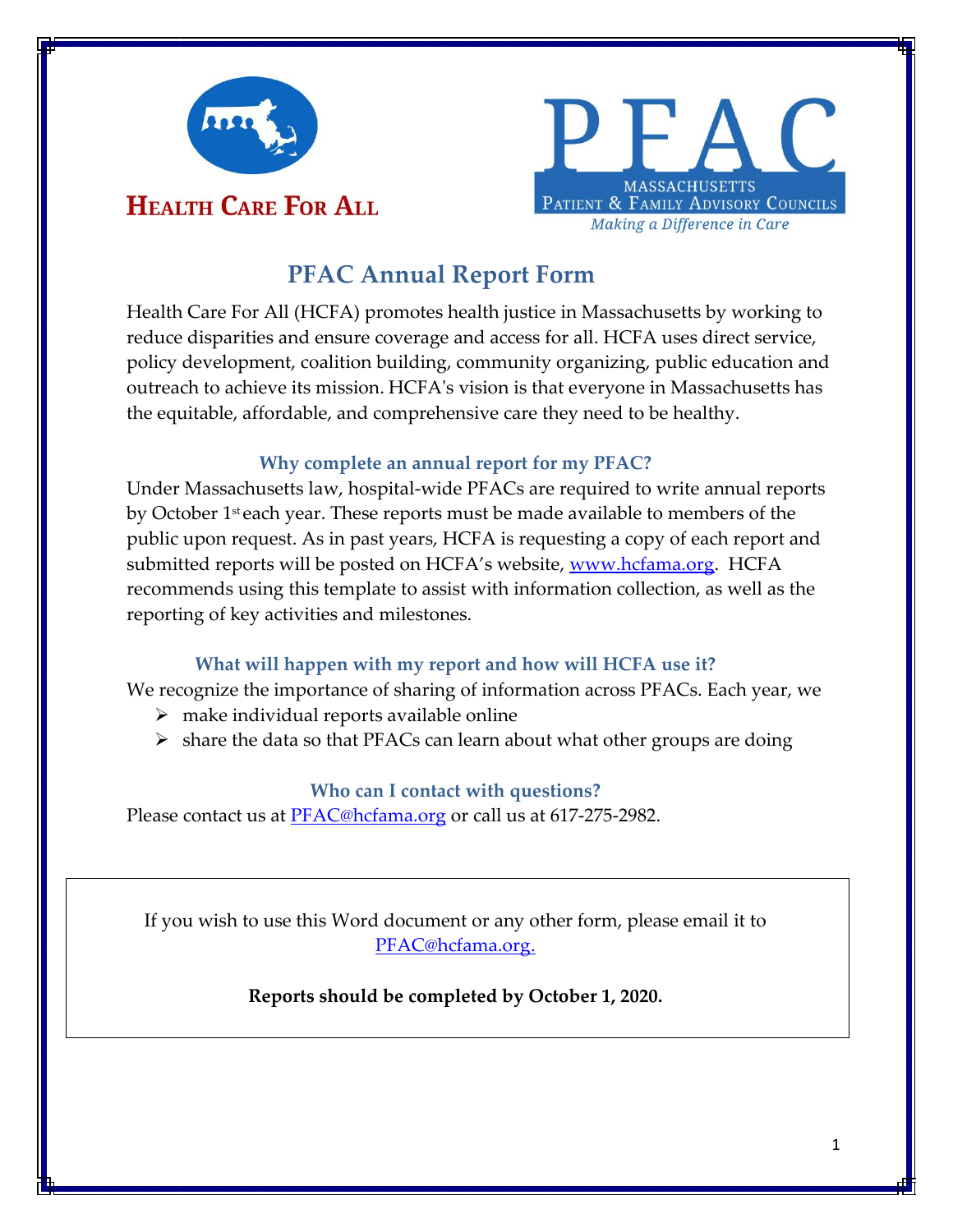# **2020 Patient and Family Advisory Council Annual Report Form**

*The survey questions concern PFAC activities in fiscal year 2020 only: (July 1, 2019 – June 30, 2020).*

# **Section 1: General Information**

**1. Hospital Name:** Southcoast Hospitals Group: Charlton Memorial Hospital, St. Luke's Hospital & Tobey Hospital *NOTE: Massachusetts law requires every hospital to make a report about its PFAC publicly available. HCFA strongly encourages you to fill out a separate template for the hospital-wide PFAC at each individual hospital.*

2a. Which best describes your PFAC?

- ☐ We are the only PFAC at a single hospital **skip to #3 below**
- ☒ We are a PFAC for a system with several hospitals **skip to #2C below**
- $\Box$  We are one of multiple PFACs at a single hospital
- ☐ We are one of several PFACs for a system with several hospitals **skip to #2C below**
- □ Other (Please describe):

#### 2b. Will another PFAC at your hospital also submit a report?

- $\Box$  Yes
- ☒ No
- ☐ Don't know

#### 2c. Will another hospital within your system also submit a report?

- ☐ Yes
- $\nabla$  No
- ☐ Don't know

#### **3. Staff PFAC Co-Chair Contact:**

- 2a. Name and Title: Aubrey Latessa, Manager Patient Experience & Service Excellence
- 2b. Email: Latessa@southcoast.org
- 2c. Phone: 508-973-5536
- $\Box$  Not applicable

#### **4. Patient/Family PFAC Co-Chair Contact:**

- 3a. Name and Title: Kathleen Campanirio
- 3b. Email: klcampanirio@aol.com
- 3c. Phone: 508-824-7142
- $\Box$  Not applicable

#### **5. Is the Staff PFAC Co-Chair also the Staff PFAC Liaison/Coordinator?**

- ☒ Yes skip **to #7 (Section 1)** below
- ☐ No describe below in **#6**

### **6. Staff PFAC Liaison/Coordinator Contact:**

- 6a. Name and Title: 6b. Email:
- 6c. Phone:
- $\square$  Not applicable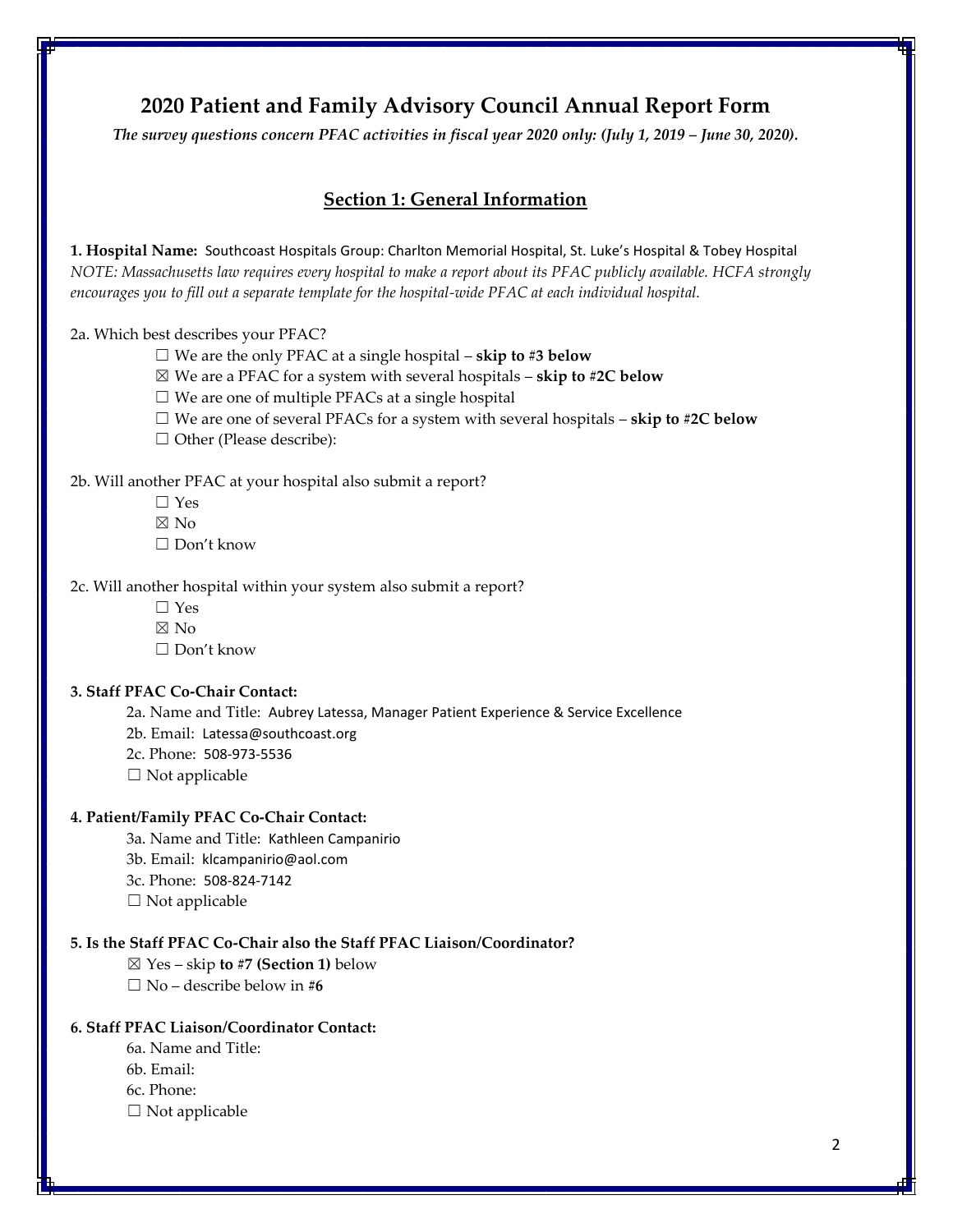# **Section 2: PFAC Organization**

#### **7. This year, the PFAC recruited new members through the following approaches (check all that apply):**

 $\Box$  Case managers/care coordinators

 $\boxtimes$  Community based organizations

 $\Box$  Community events

☐ Facebook, Twitter, and other social media

- $\Box$  Hospital banners and posters
- $\boxtimes$  Hospital publications
- $\Box$  Houses of worship/religious organizations
- ☐ Patient satisfaction surveys
- $\Box$  Promotional efforts within institution to patients or families
- $\boxtimes$  Promotional efforts within institution to providers or staff
- ☐ Recruitment brochures
- $\boxtimes$  Word of mouth/through existing members
- □ Other (Please describe):
- $\Box$  N/A we did not recruit new members in FY 2020

**8. Total number of staff members on the PFAC:** 10

**9. Total number of patient or family member advisors on the PFAC:** 10

**10. The name of the hospital department supporting the PFAC is:** Patient Experience & Service Excellence

**11. The hospital position of the PFAC Staff Liaison/Coordinator is:** Manager, Patient Experience & Service Excellence

# **12. The hospital provides the following for PFAC members to encourage their participation in meetings (check all that apply):**

|  | $\Box$ Annual gifts of appreciation |
|--|-------------------------------------|
|--|-------------------------------------|

- $\boxtimes$  Assistive services for those with disabilities
- $\boxtimes$  Conference call phone numbers or "virtual meeting" options
- $\boxtimes$  Meetings outside 9am-5pm office hours
- $\Box$  Parking, mileage, or meals
- $\Box$  Payment for attendance at annual PFAC conference
- $\Box$  Payment for attendance at other conferences or trainings
- $\Box$  Provision/reimbursement for child care or elder care
- $\Box$  Stipends
- $\Box$  Translator or interpreter services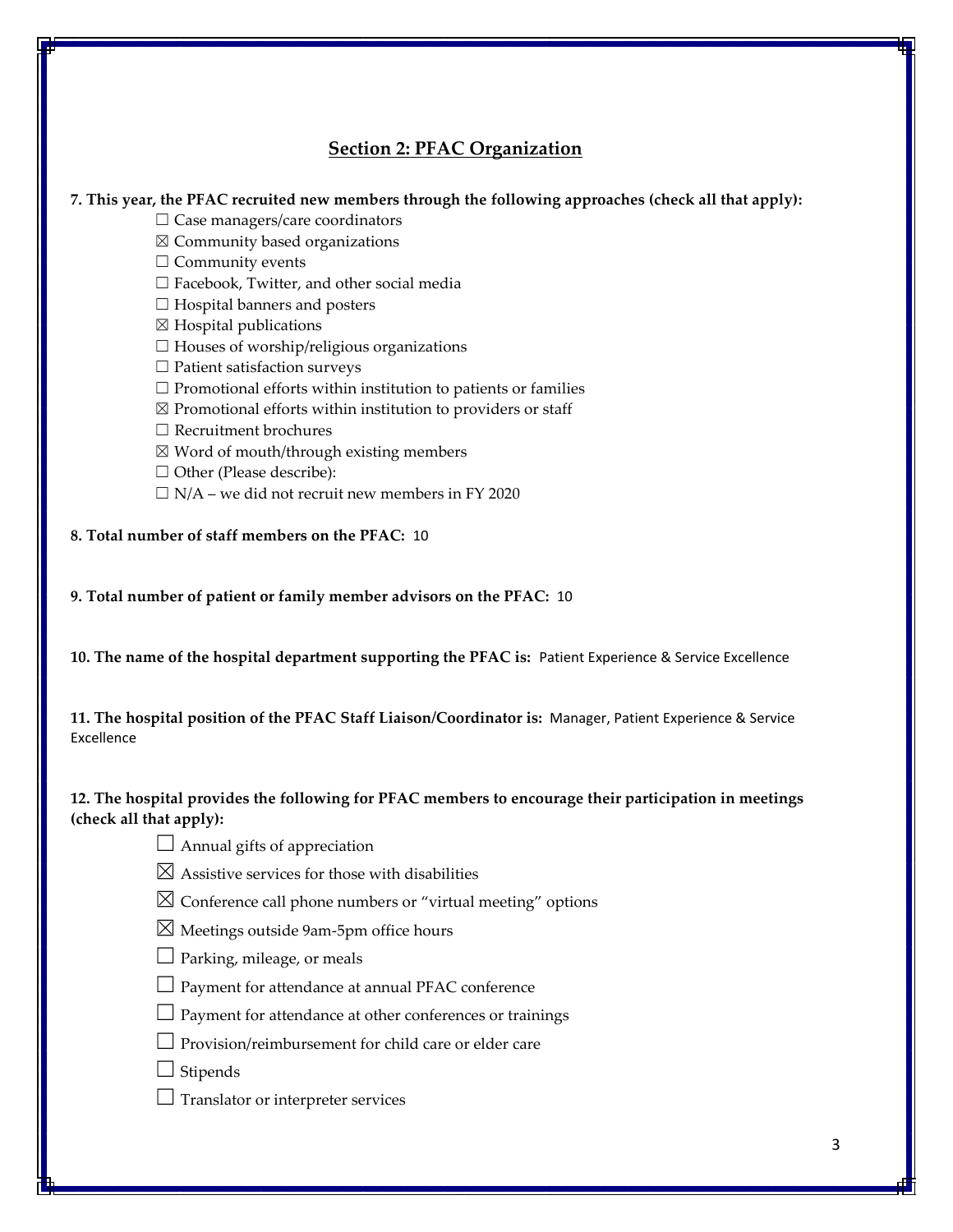☐ Other (Please describe):

 $\Box$  N/A

# **Section 3: Community Representation**

*The PFAC regulations require that patient and family members in your PFAC be "representative of the community served by the hospital." If you are not sure how to answer the following questions, contact your community relations office or check "don't know."*

**13. Our hospital's catchment area is geographically defined as:** South Coast Region of MA extending from Cape Cod to Eastern RI

 $\Box$  Don't know

**14. Tell us about racial and ethnic groups in these areas (please provide percentages; if you are unsure of the percentages check "don't know"):**

|                                                              | <b>RACE</b>               |                        |                  | <b>ETHNICITY</b>          |               |               |                            |                   |
|--------------------------------------------------------------|---------------------------|------------------------|------------------|---------------------------|---------------|---------------|----------------------------|-------------------|
|                                                              | $\frac{0}{0}$<br>American | $\frac{0}{0}$<br>Asian | $\%$<br>Black or | $\%$<br>Native            | $\%$<br>White | $\%$<br>Other | $\frac{0}{0}$<br>Hispanic, |                   |
|                                                              | Indian or                 |                        | African          | Hawaiian or               |               |               | Latino, or                 |                   |
|                                                              | Alaska Native             |                        | American         | other Pacific<br>Islander |               |               | Spanish<br>origin          |                   |
| 14a. Our defined<br>catchment area                           | $0.4\%$                   | $2.0\%$                | 5.4%             | $0.0\%$                   | 86.1%         | $3.6\%$       | 8.6%                       | $\Box$ Don't know |
| 14b. Patients the<br>hospital provided<br>care to in FY 2020 | 0.1%                      | $0.7\%$                | 5%               | $< 0.1\%$                 | 74.8%         | 2.9%          | 7.8%                       | $\Box$ Don't know |
| 14c. The PFAC<br>patient and family<br>advisors in FY 2020   |                           |                        |                  |                           |               |               |                            | ⊠ Don't know      |

**15. Tell us about languages spoken in these areas (please provide percentages; if you are unsure of the percentages select "don't know"):**

> **Limited English Proficiency (LEP) %**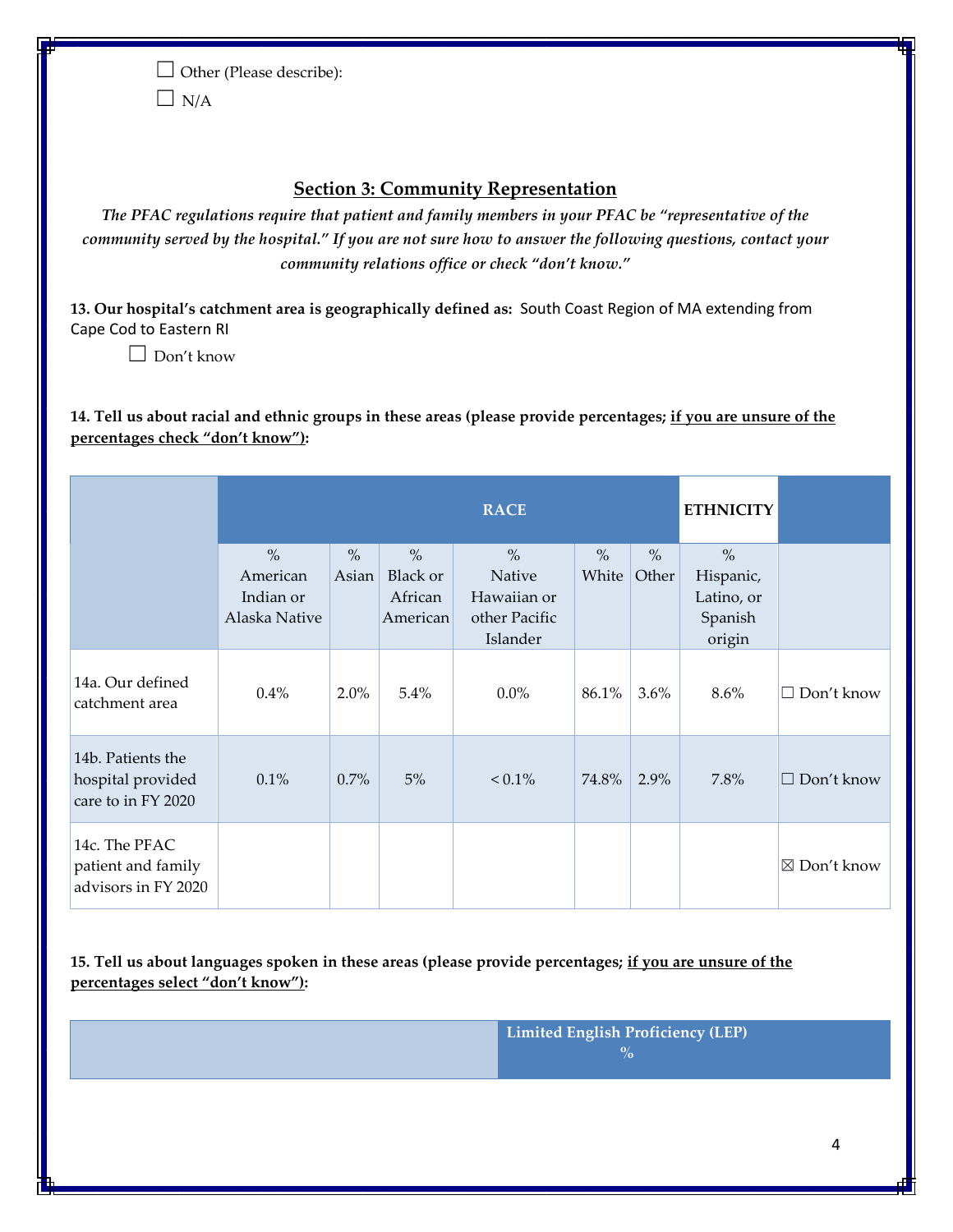| 15a. Patients the hospital provided care to in FY 2020 | $\boxtimes$ Don't know |
|--------------------------------------------------------|------------------------|
| 15b. PFAC patient and family advisors in FY 2020       | $\boxtimes$ Don't know |

15c. What percentage of patients that the hospital provided care to in FY 2020 spoke the following as their primary language?

| Spanish<br>4.0%<br>Portuguese<br>4.1%<br>Chinese<br>$< 0.1\%$<br>Haitian Creole<br>$< 0.1\%$ | $\frac{0}{0}$ |
|----------------------------------------------------------------------------------------------|---------------|
|                                                                                              |               |
|                                                                                              |               |
|                                                                                              |               |
|                                                                                              |               |
| $< 0.1\%$<br>Vietnamese                                                                      |               |
| $< 0.1\%$<br>Russian                                                                         |               |
| $< 0.1\%$<br>French                                                                          |               |
| $< 0.1\%$<br>Mon-Khmer/Cambodian                                                             |               |
| Italian<br>$< 0.1\%$                                                                         |               |
| Arabic<br>$0.1\%$                                                                            |               |
| $< 0.1\%$<br>Albanian                                                                        |               |
| Cape Verdean<br>0.3%                                                                         |               |

 $\Box$  Don't know

15d. In FY 2020, what percentage of PFAC patient and family advisors spoke the following as their primary language?

|                     | $\frac{0}{0}$ |
|---------------------|---------------|
| Spanish             |               |
| Portuguese          |               |
| Chinese             |               |
| Haitian Creole      |               |
| Vietnamese          |               |
| Russian             |               |
| French              |               |
| Mon-Khmer/Cambodian |               |
| Italian             |               |
| Arabic              |               |
| Albanian            |               |
| Cape Verdean        |               |

 $\boxtimes$  Don't know

**16. The PFAC is undertaking the following activities to ensure appropriate representation of our membership in comparison to our patient population or catchment area:** Question on member application screens for diversity: It is important that our council membership reflects the diversity of the communities we serve. Question on survey is: Please tell us how your service on this council would enhance our diversity.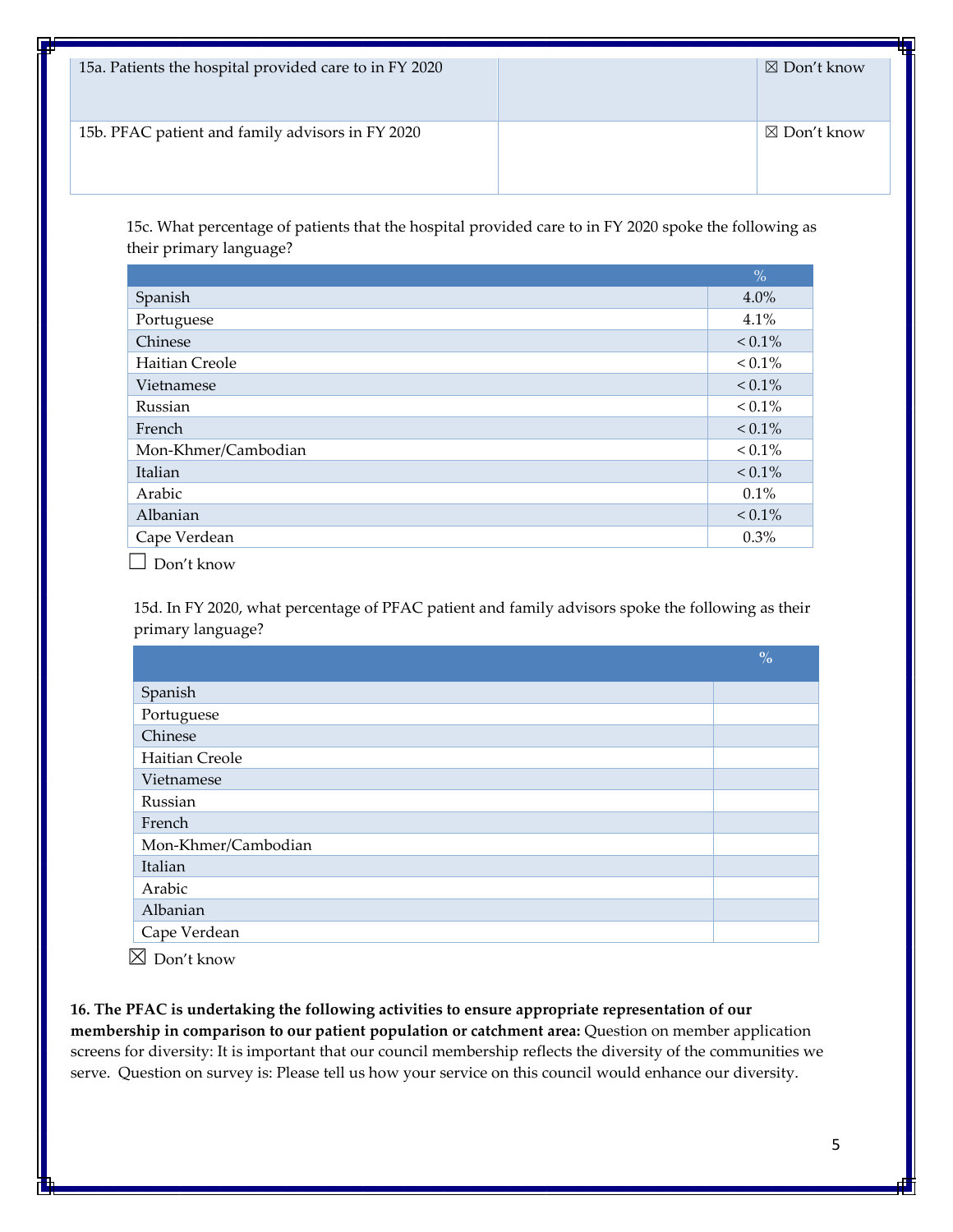Our Director of Government Affairs is inquiring with local leadership to engage members through appointment.

At meetings and presentations in our community, we always inquire if anyone is interest in being an PFAC member.

# **Section 4: PFAC Operations**

**17. Our process for developing and distributing agendas for the PFAC meetings (choose):**

 $\Box$  Staff develops the agenda and sends it out prior to the meeting

□ Staff develops the agenda and distributes it at the meeting

- $\Box$  PFAC members develop the agenda and send it out prior to the meeting
- $\Box$  PFAC members develop the agenda and distribute it at the meeting
- $\boxtimes$  PFAC members and staff develop agenda together and send it out prior to the meeting. (Please describe below in **#17a**)
- ☐ PFAC members and staff develop agenda together and distribute it at the meeting. (Please describe below in #**17a**)
- ☐ Other process (Please describe below in #**17b**)
- $\Box$  N/A the PFAC does not use agendas

17a. If staff and PFAC members develop the agenda together, please describe the process: In addition to monthly meetings, PFAC calls are held monthly. Standing agenda topic on monthly call is discussion about future meeting agenda topics. Monthly agendas are finalized by co-chairs and distributed via email prior to each meeting, for members input.

17b. If other process, please describe:

### **18. The PFAC goals and objectives for 2020 were: (check the best choice):**

 $\Box$  Developed by staff alone

 $\Box$  Developed by staff and reviewed by PFAC members

 $\boxtimes$  Developed by PFAC members and staff

☐ N/A – we did not have goals for FY 2020– **Skip to #20**

### **19. The PFAC had the following goals and objectives for 2020:**

Increased engagement and ownership for each PFAC member. Each member reports out on their work each month. Increase membership and diversity of membership. We received the resignation of 1 council member and recruited 2 new members during this time frame reaching a total of 10 community advisors.

**20. Please list any subcommittees that your PFAC has established:** Mychart sub-committee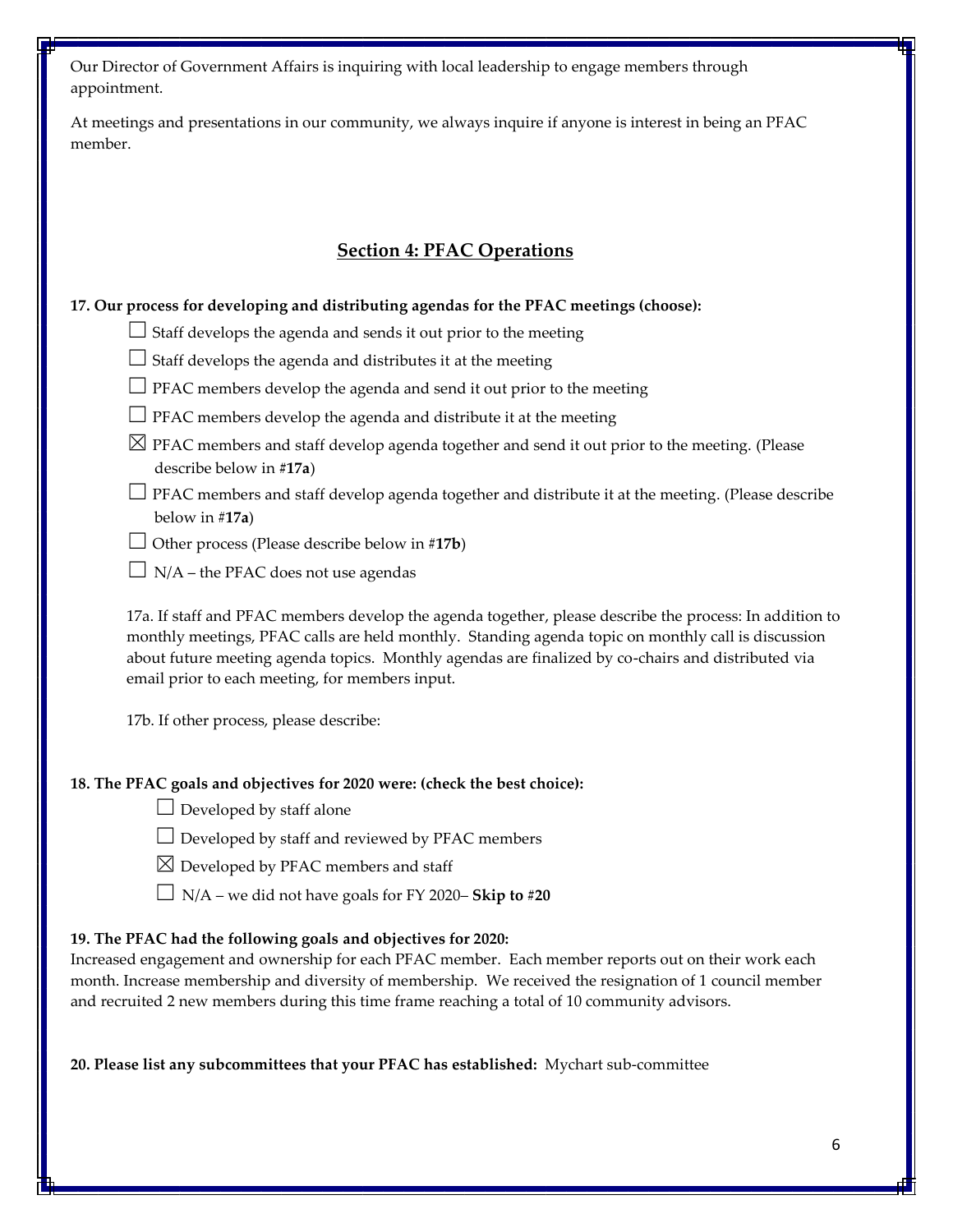| 21. How does the PFAC interact with the hospital Board of Directors (check all that apply):                                                                                                                                                                                                                                                                                                                                                                                                                                  |
|------------------------------------------------------------------------------------------------------------------------------------------------------------------------------------------------------------------------------------------------------------------------------------------------------------------------------------------------------------------------------------------------------------------------------------------------------------------------------------------------------------------------------|
| PFAC submits annual report to Board                                                                                                                                                                                                                                                                                                                                                                                                                                                                                          |
| PFAC submits meeting minutes to Board                                                                                                                                                                                                                                                                                                                                                                                                                                                                                        |
| Action items or concerns are part of an ongoing "Feedback Loop" to the Board                                                                                                                                                                                                                                                                                                                                                                                                                                                 |
| PFAC member(s) attend(s) Board meetings                                                                                                                                                                                                                                                                                                                                                                                                                                                                                      |
| Board member(s) attend(s) PFAC meetings                                                                                                                                                                                                                                                                                                                                                                                                                                                                                      |
| PFAC member(s) are on board-level committee(s)                                                                                                                                                                                                                                                                                                                                                                                                                                                                               |
| $\boxtimes$ Other (Please describe): PFAC activities are reported to the Quality Steering Committee,<br>which reports to Board Quality Steering Committee; PFAC submits annual report to CEO                                                                                                                                                                                                                                                                                                                                 |
| $\Box$ N/A – the PFAC does not interact with the Hospital Board of Directors                                                                                                                                                                                                                                                                                                                                                                                                                                                 |
| 22. Describe the PFAC's use of email, listservs, or social media for communication:<br>Communications, handouts, agendas and minutes, as well as notices about informational webinars, are sent via<br>email with our CRM tool. We receive information from National PFAC blogs. Southcoast Health notes PFAC<br>information on their Facebook page. PFAC information, applications and annual reports are posted on<br>southcoast.org website. We added virtual meetings during this time period due to covid 19 protocols. |
| $\Box$ N/A – We don't communicate through these approaches                                                                                                                                                                                                                                                                                                                                                                                                                                                                   |
| <b>Section 5: Orientation and Continuing Education</b>                                                                                                                                                                                                                                                                                                                                                                                                                                                                       |
| 23. Number of new PFAC members this year: 2                                                                                                                                                                                                                                                                                                                                                                                                                                                                                  |
|                                                                                                                                                                                                                                                                                                                                                                                                                                                                                                                              |
| 24. Orientation content included (check all that apply):                                                                                                                                                                                                                                                                                                                                                                                                                                                                     |
| "Buddy program" with experienced members                                                                                                                                                                                                                                                                                                                                                                                                                                                                                     |
| $\boxtimes$ Check-in or follow-up after the orientation                                                                                                                                                                                                                                                                                                                                                                                                                                                                      |
| Concepts of patient- and family-centered care (PFCC)                                                                                                                                                                                                                                                                                                                                                                                                                                                                         |
| General hospital orientation                                                                                                                                                                                                                                                                                                                                                                                                                                                                                                 |
| Health care quality and safety                                                                                                                                                                                                                                                                                                                                                                                                                                                                                               |
| $\boxtimes$ History of the PFAC                                                                                                                                                                                                                                                                                                                                                                                                                                                                                              |
| Hospital performance information                                                                                                                                                                                                                                                                                                                                                                                                                                                                                             |
| Immediate "assignments" to participate in PFAC work                                                                                                                                                                                                                                                                                                                                                                                                                                                                          |
| $\boxtimes$ Information on how PFAC fits within the organization's structure                                                                                                                                                                                                                                                                                                                                                                                                                                                 |
| In-person training                                                                                                                                                                                                                                                                                                                                                                                                                                                                                                           |
| Massachusetts law and PFACs                                                                                                                                                                                                                                                                                                                                                                                                                                                                                                  |
| Meeting with hospital staff                                                                                                                                                                                                                                                                                                                                                                                                                                                                                                  |
| Patient engagement in research                                                                                                                                                                                                                                                                                                                                                                                                                                                                                               |
| PFAC policies, member roles and responsibilities                                                                                                                                                                                                                                                                                                                                                                                                                                                                             |
| Skills training on communication, technology, and meeting preparation                                                                                                                                                                                                                                                                                                                                                                                                                                                        |
| $\boxtimes$ Other (Please describe below in #24a)                                                                                                                                                                                                                                                                                                                                                                                                                                                                            |
| N/A - the PFAC members do not go through a formal orientation process                                                                                                                                                                                                                                                                                                                                                                                                                                                        |
|                                                                                                                                                                                                                                                                                                                                                                                                                                                                                                                              |
| 7                                                                                                                                                                                                                                                                                                                                                                                                                                                                                                                            |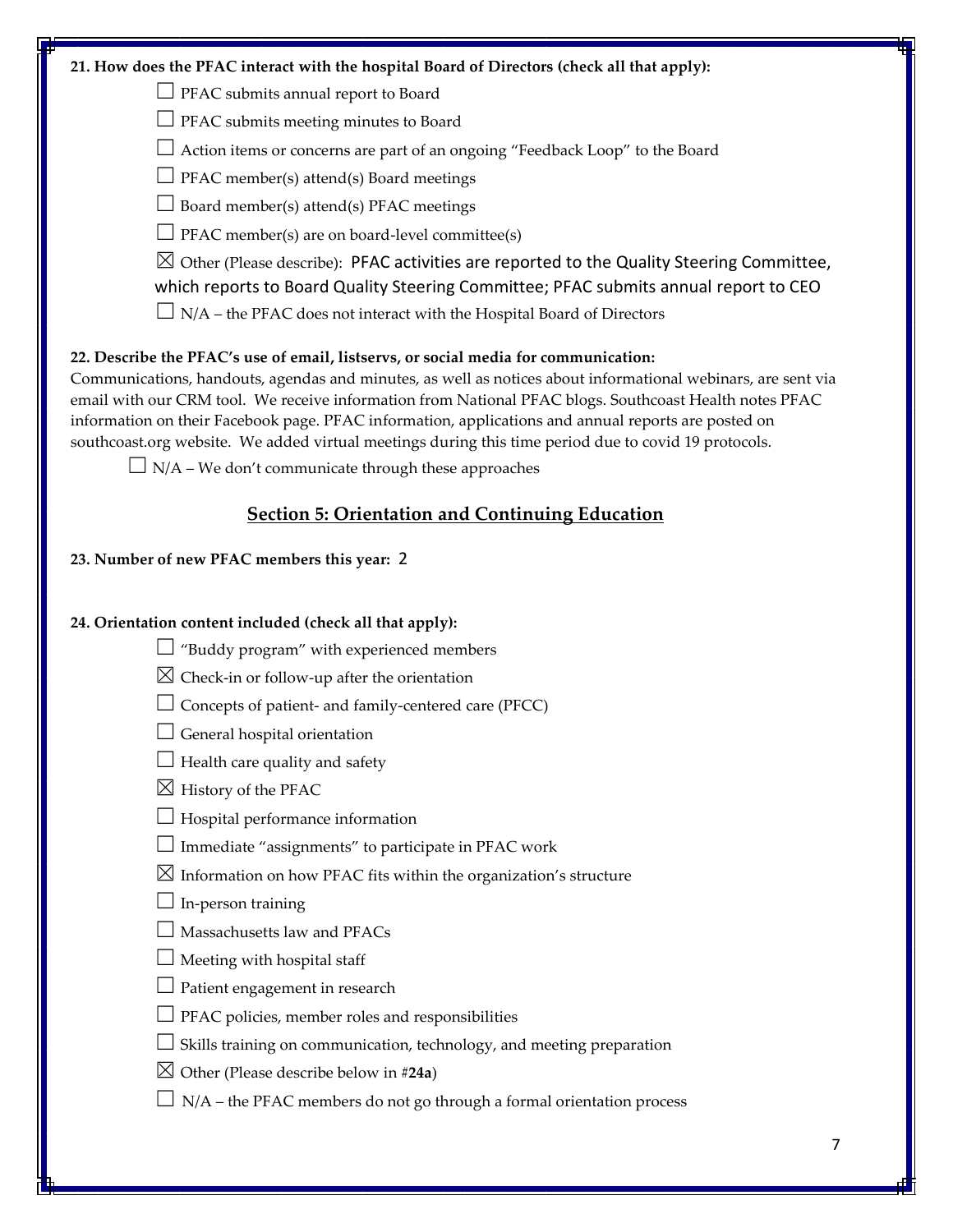#### **24a. If other, describe:**

Orientation manual with base documents, policies and list of member responsibilities is provided to all new members.

### **25. The PFAC received training on the following topics:**

 $\boxtimes$  Concepts of patient- and family-centered care (PFCC)

- $\boxtimes$  Health care quality and safety measurement
- $\Box$  Health literacy

 $\boxtimes$  A high-profile quality issue in the news in relation to the hospital (e.g. simultaneous surgeries, treatment of VIP patients, mental/behavioral health patient discharge, etc.)

- $\boxtimes$  Hospital performance information
- $\Box$  Patient engagement in research
- $\Box$  Types of research conducted in the hospital
- ☐ Other (Please describe below in **#25a**)
- $\Box$  N/A the PFAC did not receive training

25a. If other, describe:

# **Section 6: FY 2020 PFAC Impact and Accomplishments**

*The following information only concerns PFAC activities in the fiscal year 2020.*

#### **26. Please share the following information on the PFACs accomplishments and impacts:**

26a. What were the three greatest accomplishments/impacts of the PFAC related to providing feedback or perspective?

| Accomplishment/Impact                                                                                       | Idea came from (choose one)                                                                                        |
|-------------------------------------------------------------------------------------------------------------|--------------------------------------------------------------------------------------------------------------------|
| Accomplishment/Impact 1:<br>Participation in the Unit Based<br>Practice Councils for each hospital<br>site. | Patient/family advisors of the PFAC<br>$\boxtimes$ Department, committee, or unit that requested PFAC input        |
| Accomplishment/Impact 2:<br>Assisting the IT with new updates<br>of our electronic medical record           | Patient/family advisors of the PFAC<br>$\boxtimes$ Department, committee, or unit that requested PFAC input        |
| Accomplishment/Impact 3:<br>Participation in the Daisy Award<br>nomination committee                        | $\Box$ Patient/family advisors of the PFAC<br>$\boxtimes$ Department, committee, or unit that requested PFAC input |

26b. What were the three greatest accomplishments/impacts of the PFAC related to influencing the institution's financial and programmatic decisions?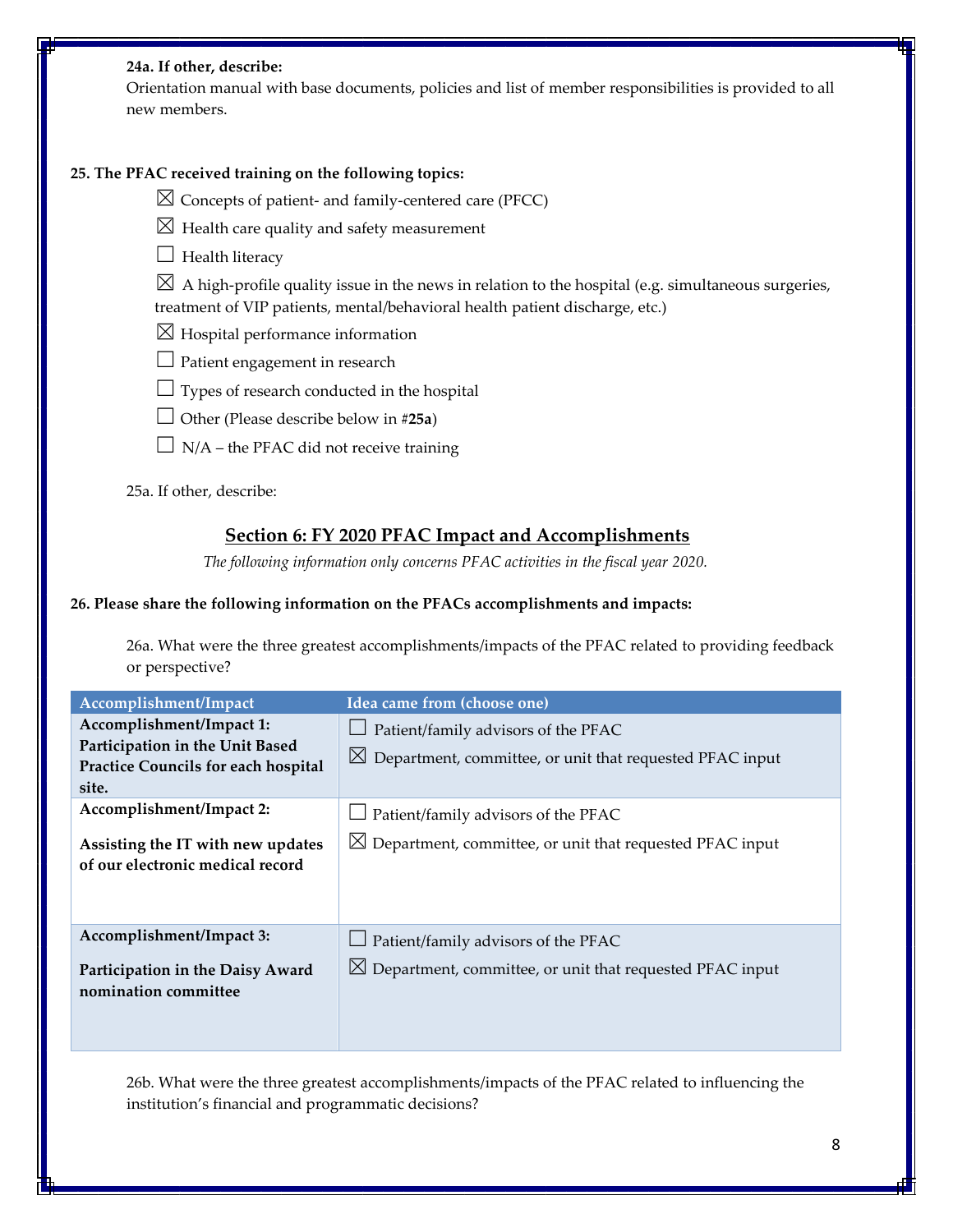| Accomplishment/Impact                                                                                                          | Idea came from (choose one)                                                                                 |
|--------------------------------------------------------------------------------------------------------------------------------|-------------------------------------------------------------------------------------------------------------|
| Accomplishment/Impact 1:<br>Participation in streamlining the                                                                  | $\boxtimes$ Patient/family advisors of the PFAC<br>Department, committee, or unit that requested PFAC input |
| billing process, transparency, and<br>choosing a new billing statement<br>vendor.                                              |                                                                                                             |
| Accomplishment/Impact 2:                                                                                                       | $\boxtimes$ Patient/family advisors of the PFAC                                                             |
| Participation in Unit Based<br>Practice Councils to help guide<br>guide improvements to patient<br>care delivery and programs. | Department, committee, or unit that requested PFAC input                                                    |
| Accomplishment/Impact 3:                                                                                                       | $\boxtimes$ Patient/family advisors of the PFAC                                                             |
| Participation in patient portal UX<br>improvements.                                                                            | Department, committee, or unit that requested PFAC input                                                    |

26c. What were the three greatest accomplishments/impacts of the PFAC related leading/co-leading programs and initiatives?

| Accomplishment/Impact               | Idea came from (choose one)                                          |
|-------------------------------------|----------------------------------------------------------------------|
| Accomplishment/Impact 1:            | $\Box$ Patient/family advisors of the PFAC                           |
| Transforming the Primary Care       | $\boxtimes$ Department, committee, or unit that requested PFAC input |
| Delivery Model                      |                                                                      |
| Accomplishment/Impact 2:            | $\boxtimes$ Patient/family advisors of the PFAC                      |
| Participation in the selection and  | Department, committee, or unit that requested PFAC input             |
| interview committee for an          |                                                                      |
| executive position                  |                                                                      |
| Accomplishment/Impact 3:            | $\Box$ Patient/family advisors of the PFAC                           |
| Participation in the development of | $\boxtimes$ Department, committee, or unit that requested PFAC input |
| a medical practice rounding tool    |                                                                      |

## **27. The five greatest challenges the PFAC had in FY 2020:**

**Challenge 1:** Recruiting for diversity – and improving our ability to obtain up to date diversity statistics.

**Challenge 2:** Multiple requests for PFAC assistance

**Challenge 3:** Maintaining the PFAC relationships with leaders across the organization. Effectiveness when we participate with the many sectors of the system.

**Challenge 4:**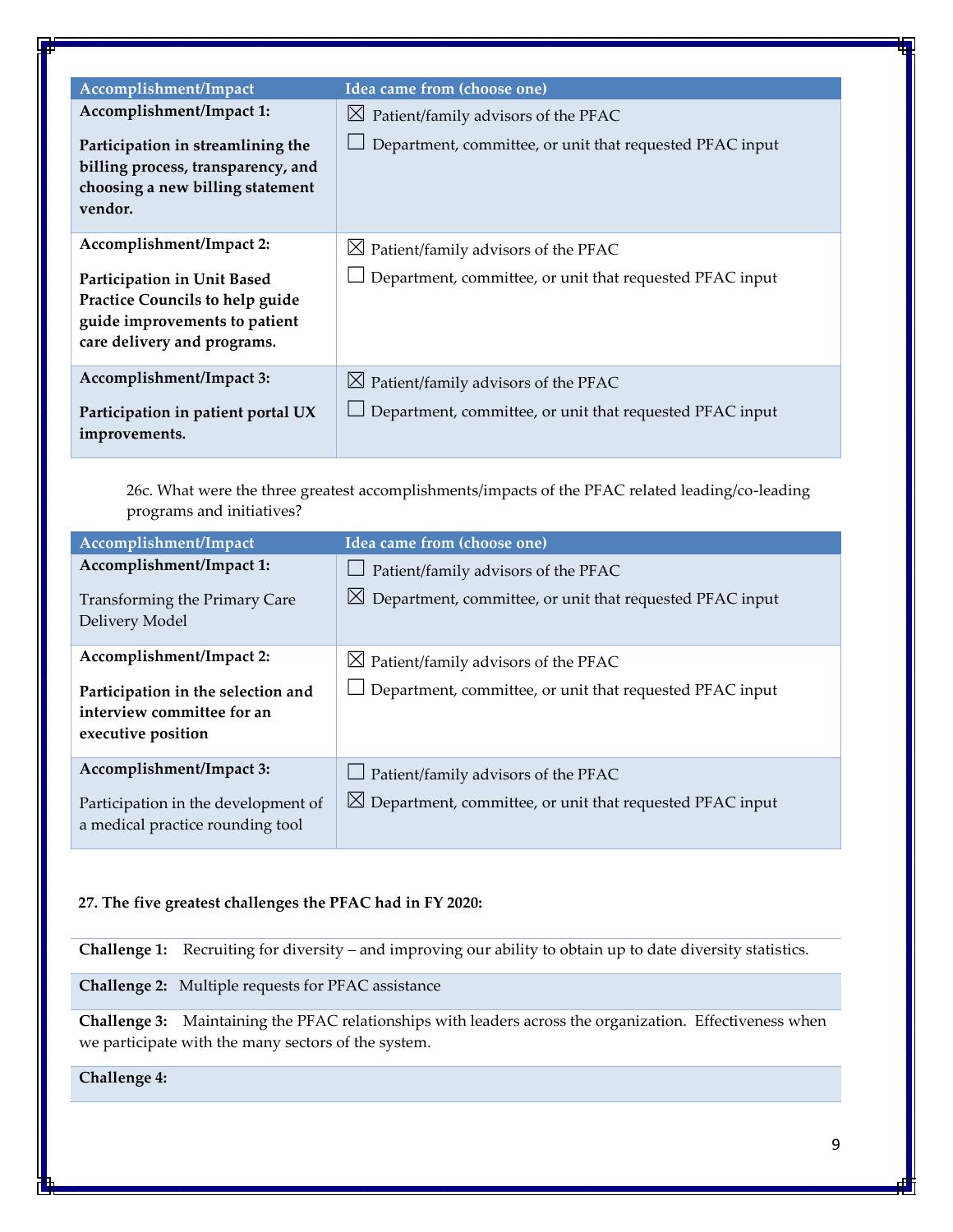## **Challenge 5:**

 $\Box$  N/A – we did not encounter any challenges in FY 2020

### **28. The PFAC members serve on the following hospital-wide committees, projects, task forces, work groups, or Board committees:**

☐ Behavioral Health/Substance Use

- ☐ Bereavement
- ☐ Board of Directors
- □ Care Transitions
- □ Code of Conduct
- ☒ Community Benefits
- □ Critical Care
- ☐ Culturally Competent Care
- ☐ Discharge Delays
- $\boxtimes$  Diversity & Inclusion
- ☐ Drug Shortage
- ☐ Eliminating Preventable Harm
- ☒ Emergency Department Patient/Family Experience Improvement
- □ Ethics
- $\Box$  Institutional Review Board (IRB)
- ☒ Lesbian, Gay, Bisexual, and Transgender (LGBT) Sensitive Care
- ☐ Patient Care Assessment
- ☒ Patient Education
- ☒ Patient and Family Experience Improvement
- ☐ Pharmacy Discharge Script Program
- ☒ Quality and Safety
- ☒ Quality/Performance Improvement
- □ Surgical Home
- ☐ Other (Please describe):
- ☐ N/A **–** the PFAC members do not serve on these **Skip to #30**

### **29. How do members on these hospital-wide committees or projects report back to the PFAC about their work?**

At our monthly meetings each member reports out on their work

## **30. The PFAC provided advice or recommendations to the hospital on the following areas mentioned in the Massachusetts law (check all that apply):**

☐ Institutional Review Boards

- $\boxtimes$  Patient and provider relationships
- $\boxtimes$  Patient education on safety and quality matters
- $\boxtimes$  Quality improvement initiatives

 $\Box$  N/A – the PFAC did not provide advice or recommendations to the hospital on these areas in FY 2020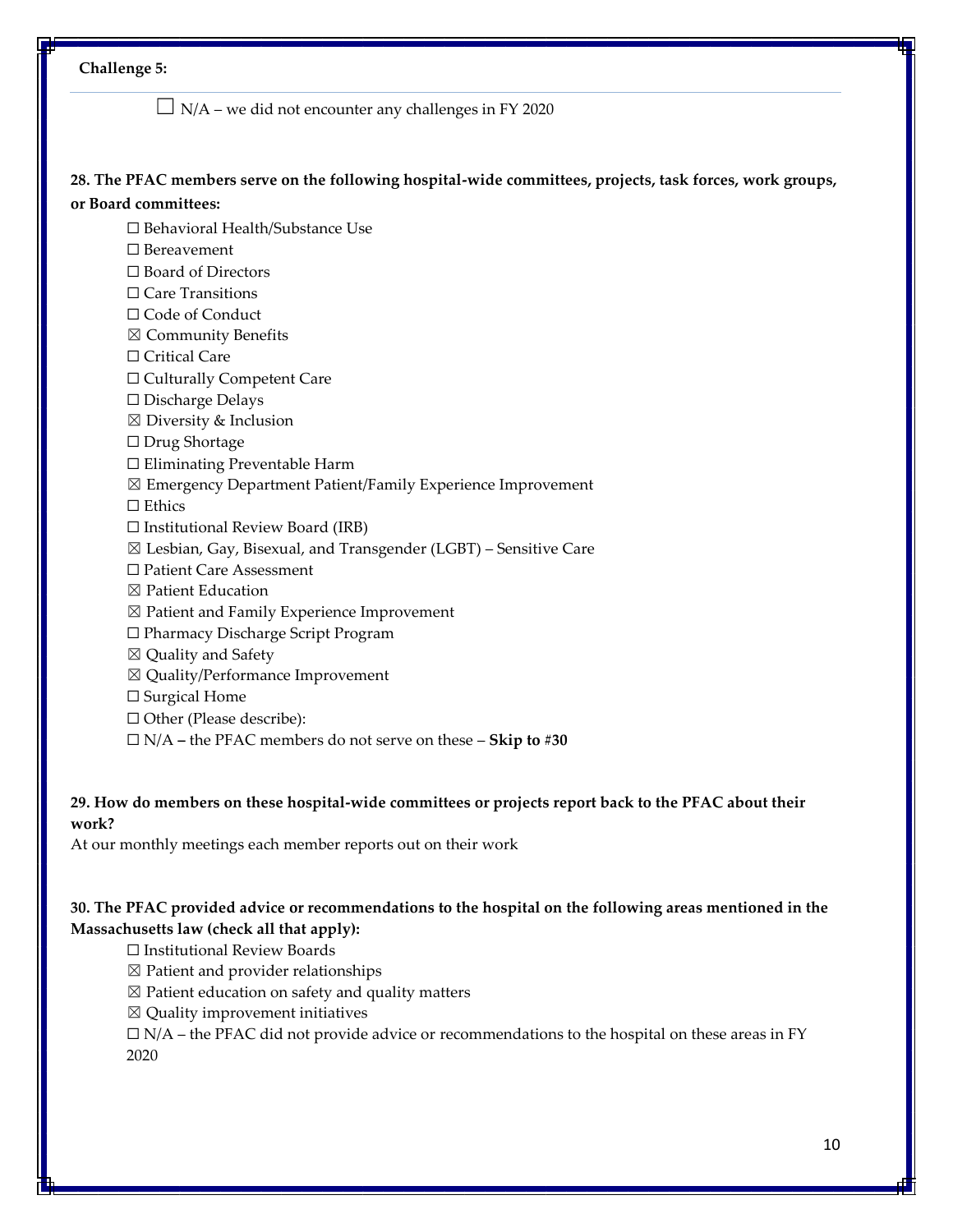# **31. PFAC members participated in the following activities mentioned in the Massachusetts law (check all that apply):**

 $\boxtimes$  Advisory boards/groups or panels

☒ Award committees

 $\Box$  Co-trainers for clinical and nonclinical staff, in-service programs, and health professional trainees

 $\boxtimes$  Search committees and in the hiring of new staff

- $\boxtimes$  Selection of reward and recognition programs
- $\boxtimes$  Standing hospital committees that address quality

☒ Task forces

 $\Box$  N/A – the PFAC members did not participate in any of these activities

# **32. The hospital shared the following public hospital performance information with the PFAC (check all that apply):**

### **32a. Complaints and serious events**

☐ Complaints and investigations reported to Department of Public Health (DPH)

☐ Healthcare-Associated Infections (National Healthcare Safety Network)

 $\boxtimes$  Patient complaints to hospital

☐ Serious Reportable Events reported to Department of Public Health (DPH)

### **32b. Quality of care**

 $\Box$  High-risk surgeries (such as aortic valve replacement, pancreatic resection)

☐ Joint Commission Accreditation Quality Report (such as asthma care, immunization, stroke care)

 $\Box$  Medicare Hospital Compare (such as complications, readmissions, medical imaging)

 $\Box$  Maternity care (such as C-sections, high risk deliveries)

### **32c. Resource use, patient satisfaction, and other**

 $\Box$  Inpatient care management (such as electronically ordering medicine, specially trained doctors for ICU patients)

☒ Patient experience/satisfaction scores (eg. HCAHPS - Hospital Consumer Assessment of Healthcare Providers and Systems)

 $\Box$  Resource use (such as length of stay, readmissions)

☐ Other (Please describe):

☐ N/A – the hospital did not share performance information with the PFAC – **Skip to #35**

### **33. Please explain why the hospital shared only the data you checked in Q 32 above:**

Time restrictions continue to pose the greatest barrier to sharing more information with members. During the last year, council focused more engagement opportunities to topics of interest expressed by community members.

**34. Please describe how the PFAC was engaged in discussions around these data in #32 above and any resulting quality improvement initiatives: PFAC reviews HCAHP scores at regular intervals with Patient Experience Manager and participates in discussions to improve scores and work with Unit Based Practice Councils to provide suggestions and implement improvement plans.**

**35. The PFAC participated in activities related to the following state or national quality of care initiatives (check all that apply):** 

35a. National Patient Safety Hospital Goals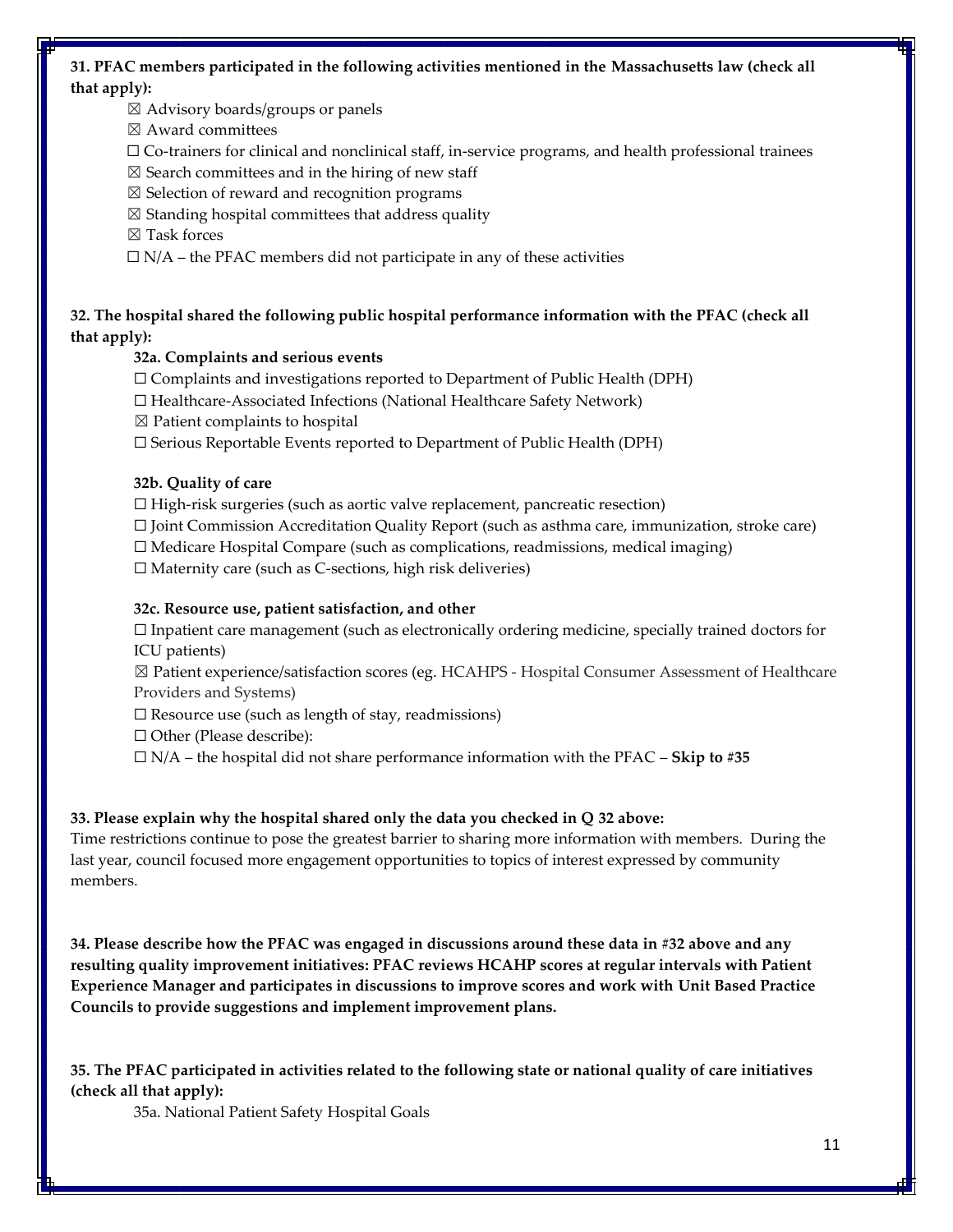☒ Identifying patient safety risks

 $\Box$  Identifying patients correctly

 $\boxtimes$  Preventing infection

 $\Box$  Preventing mistakes in surgery

☐ Using medicines safely

 $\Box$  Using alarms safely

35b. Prevention and errors

 $\Box$  Care transitions (e.g., discharge planning, passports, care coordination, and follow up between care settings)

☐ Checklists

☒ Electronic Health Records –related errors

 $\boxtimes$  Hand-washing initiatives

☐ Human Factors Engineering

 $\boxtimes$  Fall prevention

 $\Box$  Team training

☒ Safety

35c. Decision-making and advanced planning

☐ End of life planning (e.g., hospice, palliative, advanced directives)

☐ Health care proxies

☐ Improving information for patients and families

☐ Informed decision making/informed consent

35d. Other quality initiatives

☐ Disclosure of harm and apology

☐ Integration of behavioral health care

☐ Rapid response teams

☐ Other (Please describe):

 $\boxtimes$  N/A – the PFAC did not work in quality of care initiatives

#### **36. Were any members of your PFAC engaged in advising on research studies?**

☐ Yes

☒ No – **Skip to #40 (Section 6)**

#### **37. In what ways are members of your PFAC engaged in advising on research studies? Are they:**

 $\Box$  Educated about the types of research being conducted

 $\Box$  Involved in study planning and design

 $\Box$  Involved in conducting and implementing studies

☐ Involved in advising on plans to disseminate study findings and to ensure that findings are communicated in understandable, usable ways

 $\Box$  Involved in policy decisions about how hospital researchers engage with the PFAC (e.g. they work on a policy that says researchers have to include the PFAC in planning and design for every study)

#### **38. How are members of your PFAC approached about advising on research studies?**

 $\Box$  Researchers contact the PFAC

 $\Box$  Researchers contact individual members, who report back to the PFAC